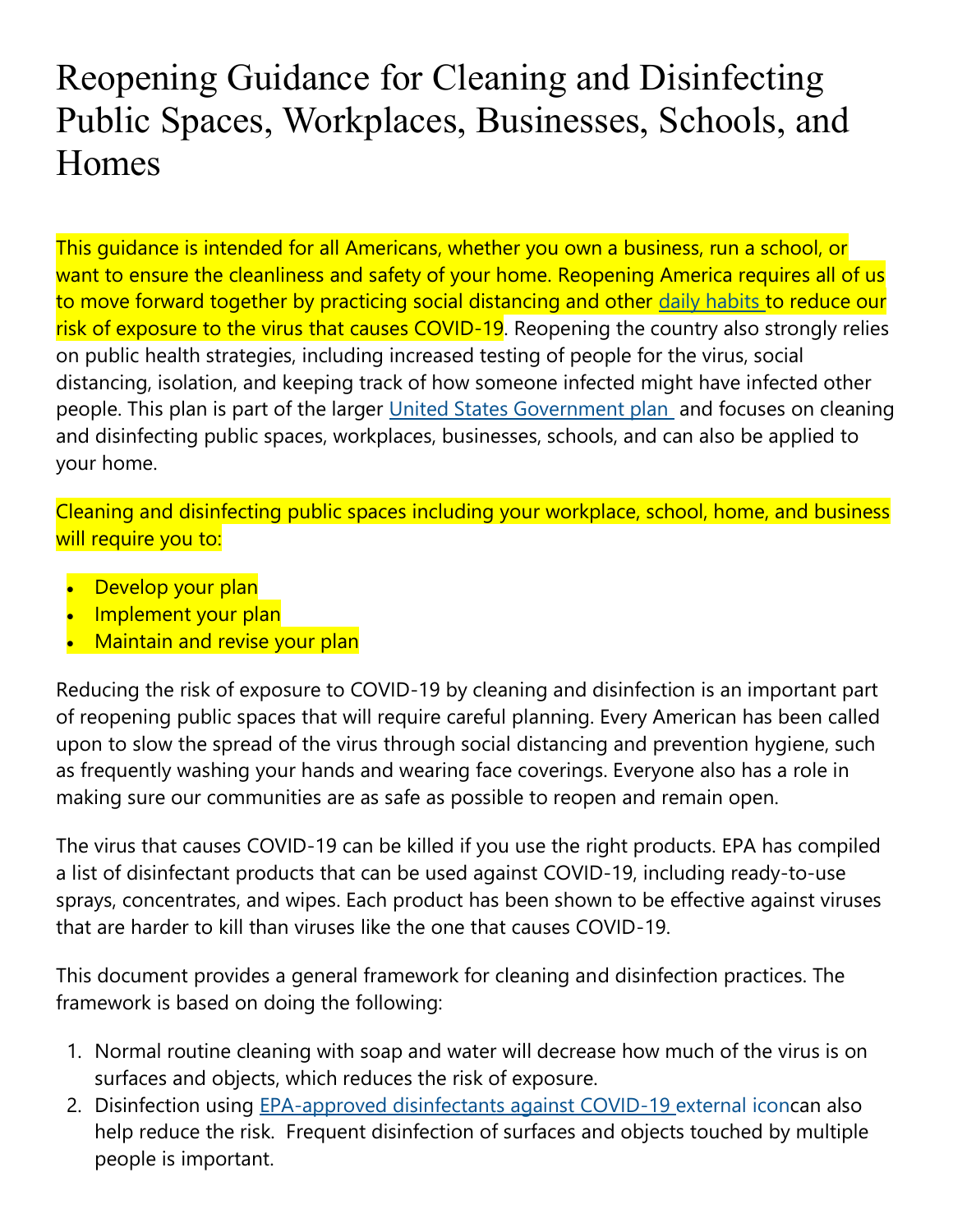3. When [EPA-approved disinfectantsexternal](https://www.epa.gov/pesticide-registration/list-n-disinfectants-use-against-sars-cov-2) icon are not available, alternative disinfectants can be used (for example, 1/3 cup of bleach added to 1 gallon of water, or 70% alcohol solutions). Do not mix bleach or other cleaning and disinfection products together. This can cause fumes that may be very dangerous to breathe in. Bleach solutions will be effective for disinfection up to 24 hours. Keep all disinfectants out of the reach of children. [Read EPA's infographic on how to use these disinfectant products](https://www.epa.gov/pesticide-registration/six-steps-safe-effective-disinfectant-use)external [icon](https://www.epa.gov/pesticide-registration/six-steps-safe-effective-disinfectant-use) safely and effectively.

### **Always read and follow the directions on the label** to ensure safe and effective use.

- Wear skin protection and consider eye protection for potential splash hazards
- Ensure adequate ventilation
- Use no more than the amount recommended on the label
- Use water at room temperature for dilution (unless stated otherwise on the label)
- Avoid mixing chemical products
- Label diluted cleaning solutions
- Store and use chemicals out of the reach of children and pets

You should never eat, drink, breathe or inject these products into your body or apply directly to your skin as they can cause serious harm. Do not wipe or bathe pets with these products or any other products that are not approved for animal use.

## A Few Important Reminders about Coronaviruses and Reducing the Risk of Exposure:

- Coronaviruses on surfaces and objects naturally die within hours to days. Warmer temperatures and exposure to sunlight will reduce the time the virus survives on surfaces and objects.
- Normal routine cleaning with soap and water removes germs and dirt from surfaces. It lowers the risk of spreading COVID-19 infection.
- Disinfectants kill germs on surfaces. By killing germs on a surface after cleaning, you can further lower the risk of spreading infection. [EPA-approved disinfectants](https://www.epa.gov/pesticide-registration/list-n-disinfectants-use-against-sars-cov-2) are an important part of reducing the risk of exposure to COVID-19. If disinfectants on this list are in short supply, alternative disinfectants can be used (for example, 1/3 cup of bleach added to 1 gallon of water, or 70% alcohol solutions). Bleach solutions will be effective for disinfection up to 24 hours.
- Store and use disinfectants in a responsible and appropriate manner according to the label. Do not mix bleach or other cleaning and disinfection products together–this can cause fumes that may be very dangerous to breathe in. Keep all disinfectants out of the reach of children.
- Do not overuse or stockpile disinfectants or other supplies. This can result in shortages of appropriate products for others to use in critical situations.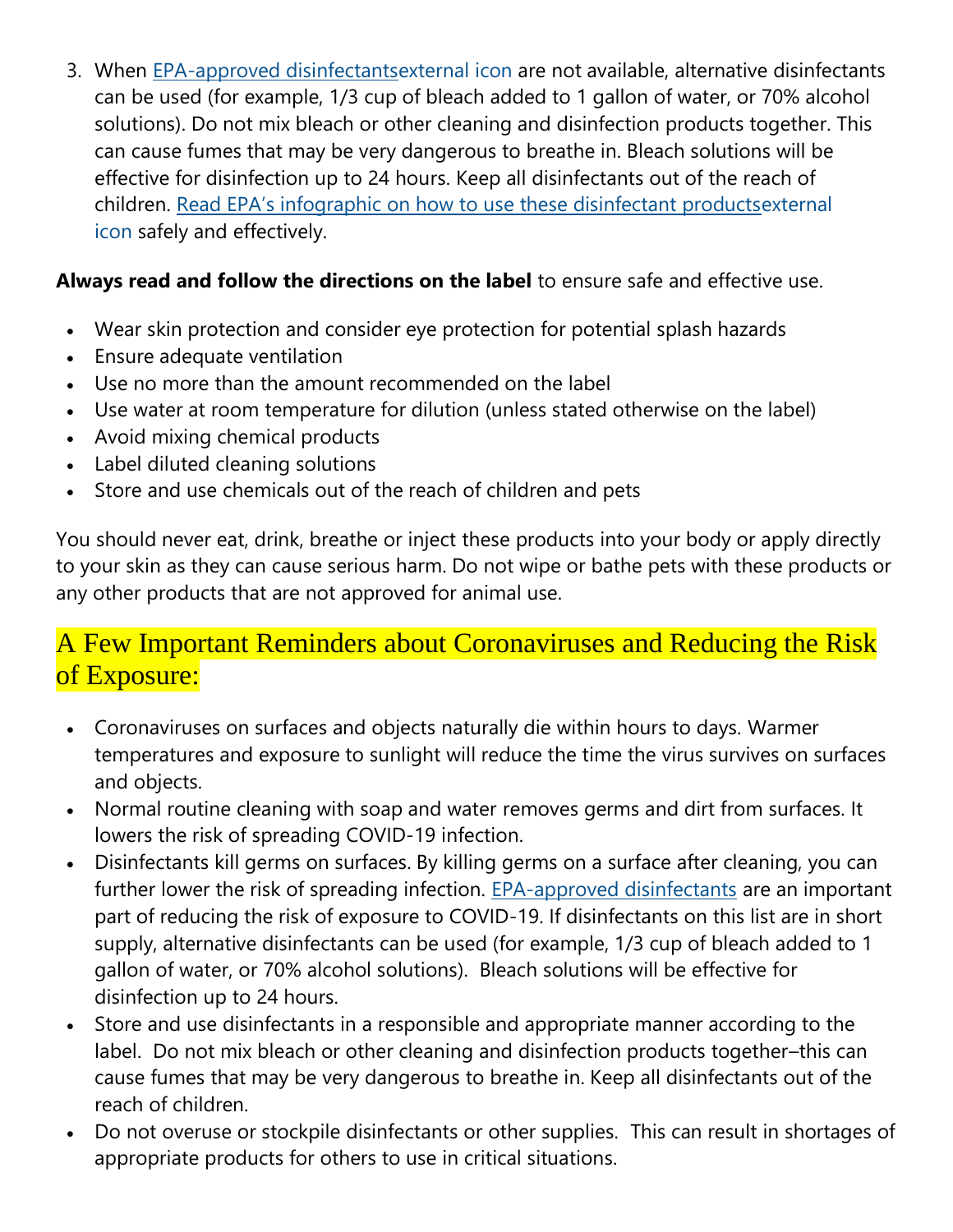- Always wear gloves appropriate for the chemicals being used when you are cleaning and disinfecting. Additional personal protective equipment (PPE) may be needed based on setting and product. For more information, see [CDC's website on Cleaning and](https://www.cdc.gov/coronavirus/2019-ncov/community/organizations/cleaning-disinfection.html)  [Disinfection for Community Facilities.](https://www.cdc.gov/coronavirus/2019-ncov/community/organizations/cleaning-disinfection.html)
- Practice social distancing, wear facial coverings, and follow proper prevention hygiene, such as washing your hands frequently and using alcohol-based (at least 60% alcohol) hand sanitizer when soap and water are not available.

# Develop Your Plan

Evaluate your workplace, school, home, or business to determine what kinds of surfaces and materials make up that area. Most surfaces and objects will just need normal routine cleaning. Frequently touched surfaces and objects like light switches and doorknobs will need to be cleaned and then disinfected to further reduce the risk of germs on surfaces and objects.

- First, clean the surface or object with soap and water.
- Then, disinfect using an [EPA-approved disinfectant](https://www.epa.gov/pesticide-registration/list-n-disinfectants-use-against-sars-cov-2) .
- If an EPA-approved disinfectant is unavailable, you can use 1/3 cup of bleach added to 1 gallon of water, or 70% alcohol solutions to disinfect. Do not mix bleach or other cleaning and disinfection products together. Bleach solutions will be effective for disinfection up to 24 hours. Find additional information at [CDC's website on Cleaning and Disinfecting Your](https://www.cdc.gov/coronavirus/2019-ncov/community/disinfecting-building-facility.html)  [Facility.](https://www.cdc.gov/coronavirus/2019-ncov/community/disinfecting-building-facility.html)

Examples of frequently touched surfaces and objects that will need routine disinfection following reopening are:

- tables,
- doorknobs,
- light switches,
- countertops,
- handles,
- desks,
- phones,
- keyboards,
- toilets,
- faucets and sinks,
- gas pump handles,
- touch screens, and
- ATM machines